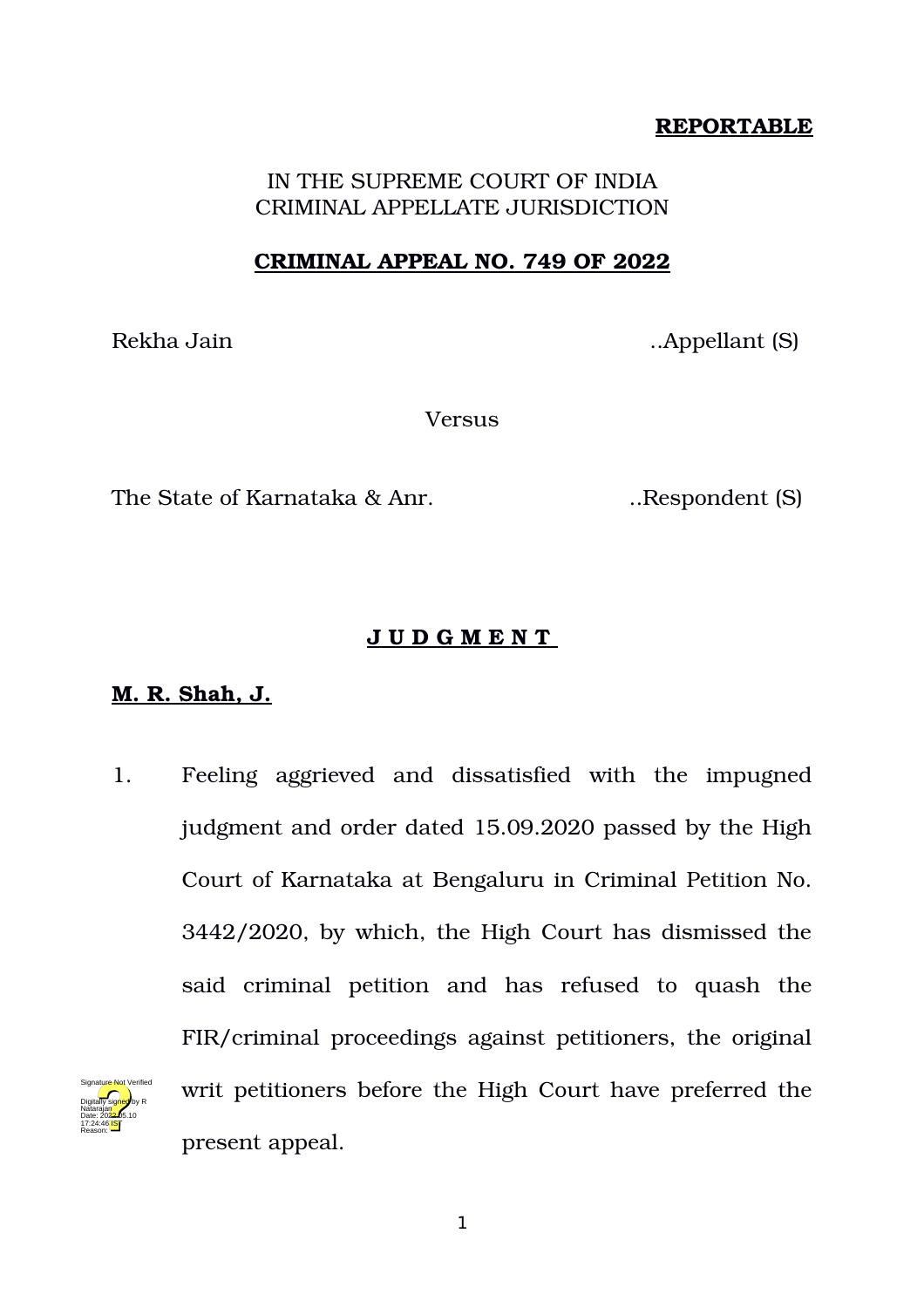- 2. At the outset, it is required to be noted that by order dated 08.01.2021, the present appeal in respect of petitioner No. 1 (Kamalesh Mulchand Jain) has been dismissed and the notice has been issued in respect of appellant – petitioner No. 2 (Rekha Jain). Therefore, the present appeal is required to be considered qua accused Rekha Jain only.
- 3. That respondent No. 2 herein – original complainant lodged a complaint against one Kamalesh Mulchand Jain (husband of Rekha Jain), alleging, inter-alia, that by misrepresentation, inducement and with an intention to cheat him, the said Kamalesh Mulchand Jain had taken away 2 kg and 27 grams of gold jewellery. A complaint was registered as FIR/Crime Case No. 75/2020 dated 13.03.2020 for the offence under Section 420 of Indian Penal Code (IPC). During the course of the investigation, it was found that appellant – Rekha Jain was absconding and the gold jewellery, taken away from the original complainant by her husband – Kamalesh Mulchand Jain, was with her, therefore, the investigation was carried out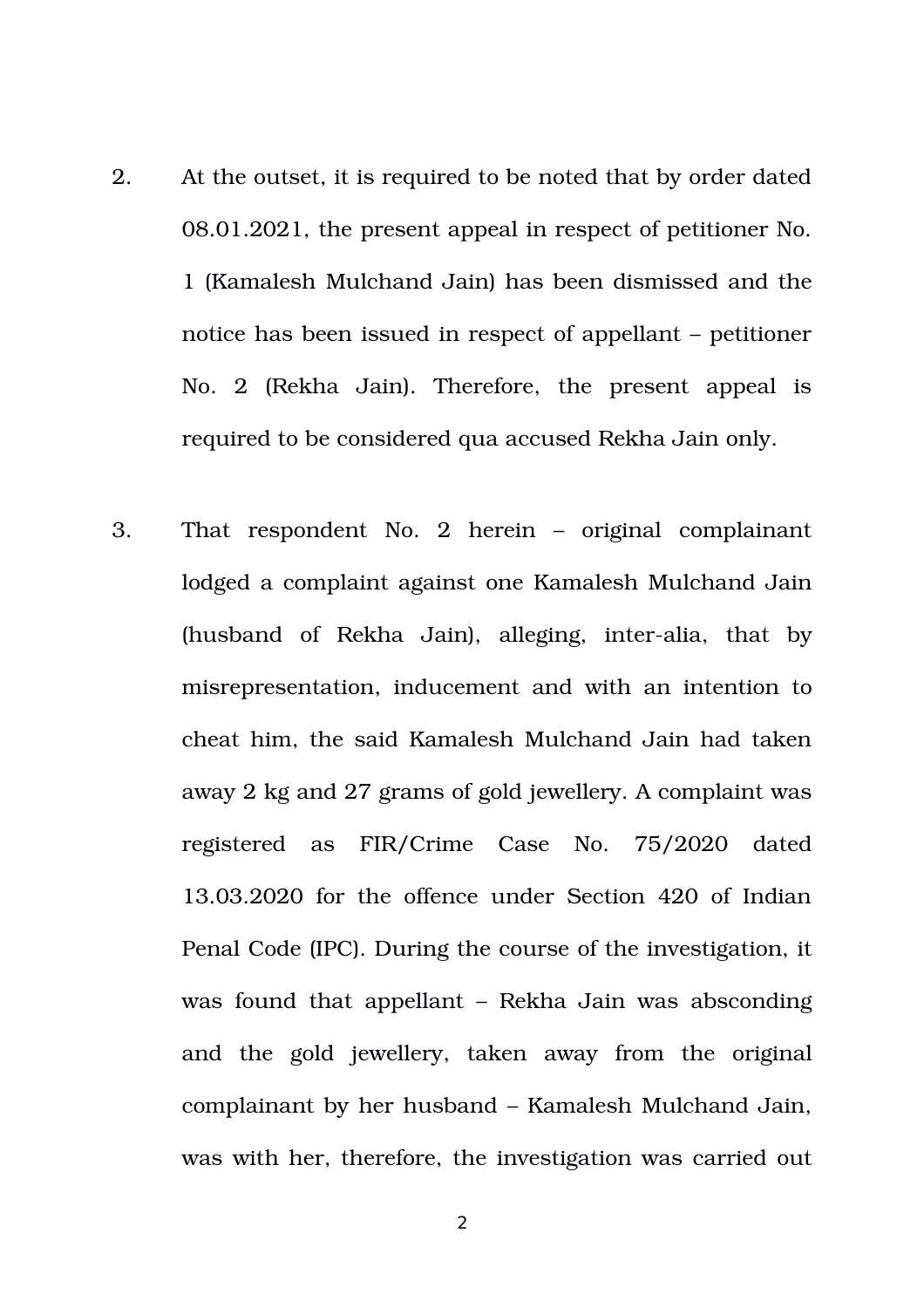against her also, which led to the said Rekha Jain to approach the High Court by way of a petition under section 482 of Cr.PC to quash the FIR against her for the offence under Section 420 of IPC. By the impugned order, the High Court refused to quash the criminal proceedings/FIR, even in so far as the accused – Rekha Jain is concerned. Hence, the present appeal.

4. Learned counsel appearing on behalf of the appellant – accused – Rekha Jain has vehemently submitted that considering the allegations in the complaint/FIR as they are, there are no allegations that accused Rekha Jain induced the complainant to deliver the gold jewellery. It is submitted that the entire allegations can be said to be against Kamalesh Mulchand Jain, who happens to be the husband of the appellant – Rekha Jain. It is submitted that therefore, when there are no allegations of inducement by present Appellant – Accused Rekha Jain, it cannot be said that the appellant – accused – Rekha Jain has committed any offence as alleged for the offence under Section 420 of IPC.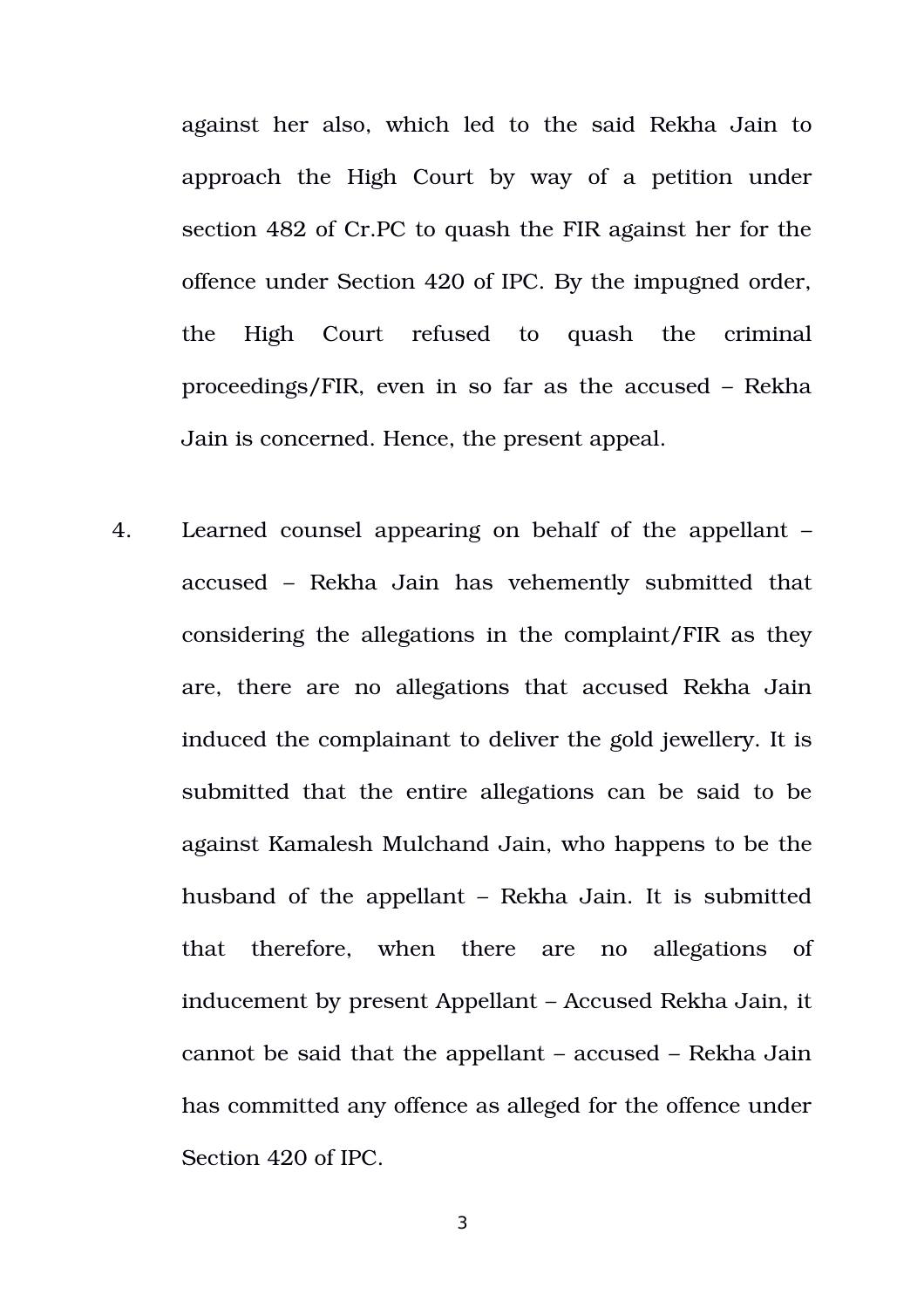It is submitted that therefore the High Court has committed a grave error in not quashing the criminal proceedings against the appellant – accused Rekha Jain for the offence under Section 420 of IPC.

- 5. The present appeal is vehemently opposed by Shri Saket Gogia, learned counsel appearing on behalf of the original complainant.
- 5.1 It is vehemently submitted by learned counsel appearing on behalf of the original complainant that the appellant – accused – Rekha Jain is found to be in possession of the gold jewellery, which was taken away from the complainant. That even the appellant – accused – Rekha Jain was absconding. It is contended that it cannot be said that the appellant has not committed any offence at all. That the appellant – accused may be charged for the other offences of keeping the gold jewellery, which is property obtained by her husband by cheating and deceiving. Therefore, it is prayed not to quash the criminal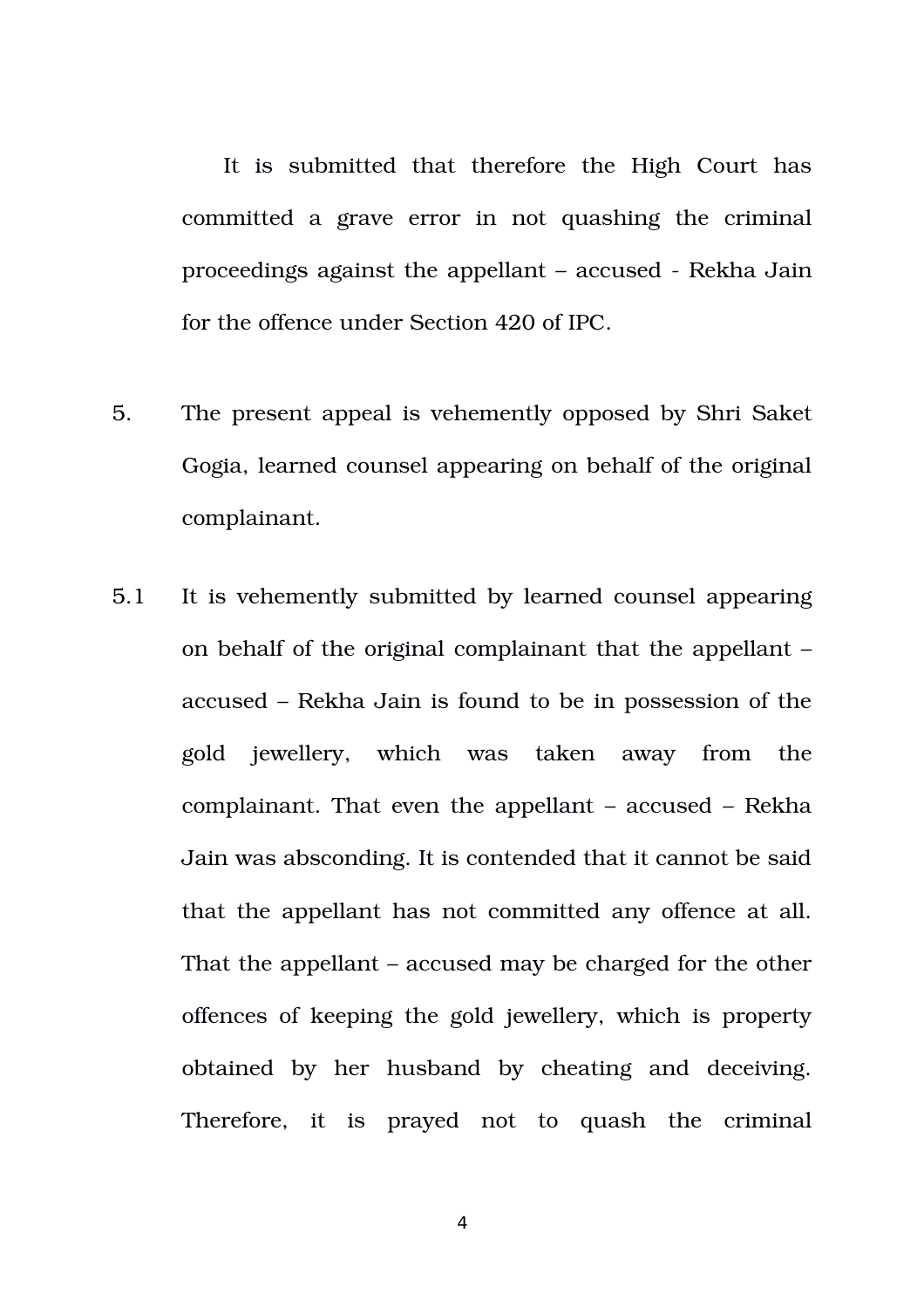proceedings/FIR even so far as the appellant – accused Rekha Jain is concerned.

- 6. Learned counsel appearing on behalf of accused Rekha Jain – the appellant has submitted that she has been chargesheeted for the offence under Section 420 of IPC and the said accused is shown as accused No. 4.
- 7. We have heard learned counsel appearing on behalf of the respective parties at length.
- 8. At the outset, it is required to be noted that the offence alleged against the appellant – accused – Rekha Jain is for the offence under Section 420 of IPC. She has been now chargedsheeted for the said offence. However, considering the allegations in FIR/complaint, it can be seen that the entire and all the allegations are against the accused Kamalesh Mulchand Jain. In the complaint/FIR, there are no allegations whatsoever to the effect that the accused Rekha Jain induced the complainant to part with the gold jewellery. Therefore, in the absence of any allegation of inducement by the accused Rekha Jain, she cannot be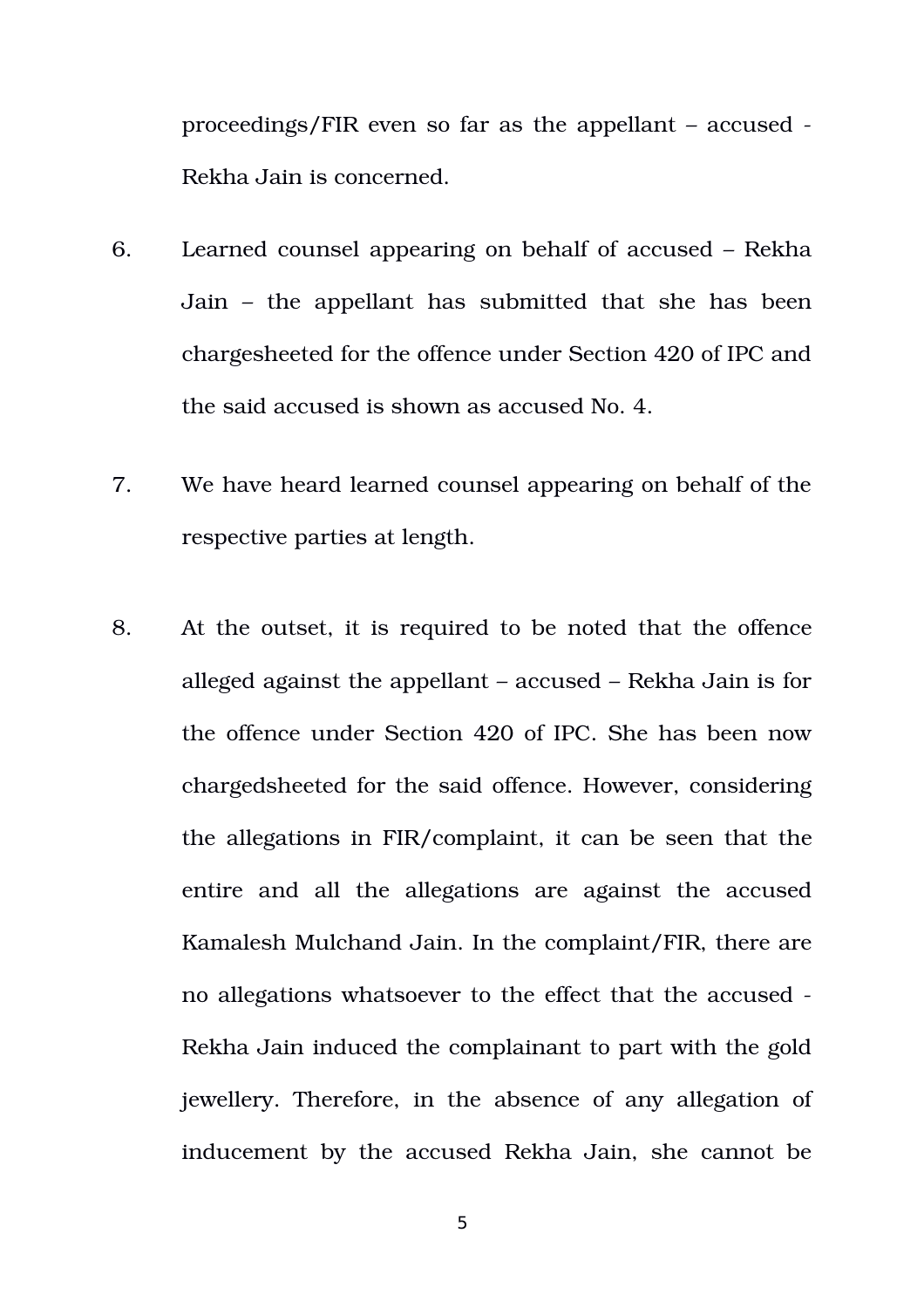prosecuted for the offence under Section 420 of IPC. There must be a dishonest inducement by the accused.

As per Section 420 of IPC, whoever cheats and thereby dishonestly induces the person deceived to deliver any property to any person, can be said to have committed the offence under Section 420 of IPC. Therefore, to make out a case against a person for the offence under Section 420 of IPC, there must be a dishonest inducement to deceive a person to deliver any property to any other person. In the present case, there is no allegation at all against accused – Rekha Jain of any inducement by her to deceive and to deliver the gold jewellery. The allegations of dishonest inducement and cheating are against her husband – accused – Kamalesh Mulchand Jain. Therefore, considering the allegations in the FIR/complaint as they are, and in the absence of any allegation of dishonest inducement by Rekha Jain, it cannot be said that she has committed any offence under Section 420 of IPC for which she is now chargesheeted. Therefore, the High Court has committed a grave error in not quashing the criminal